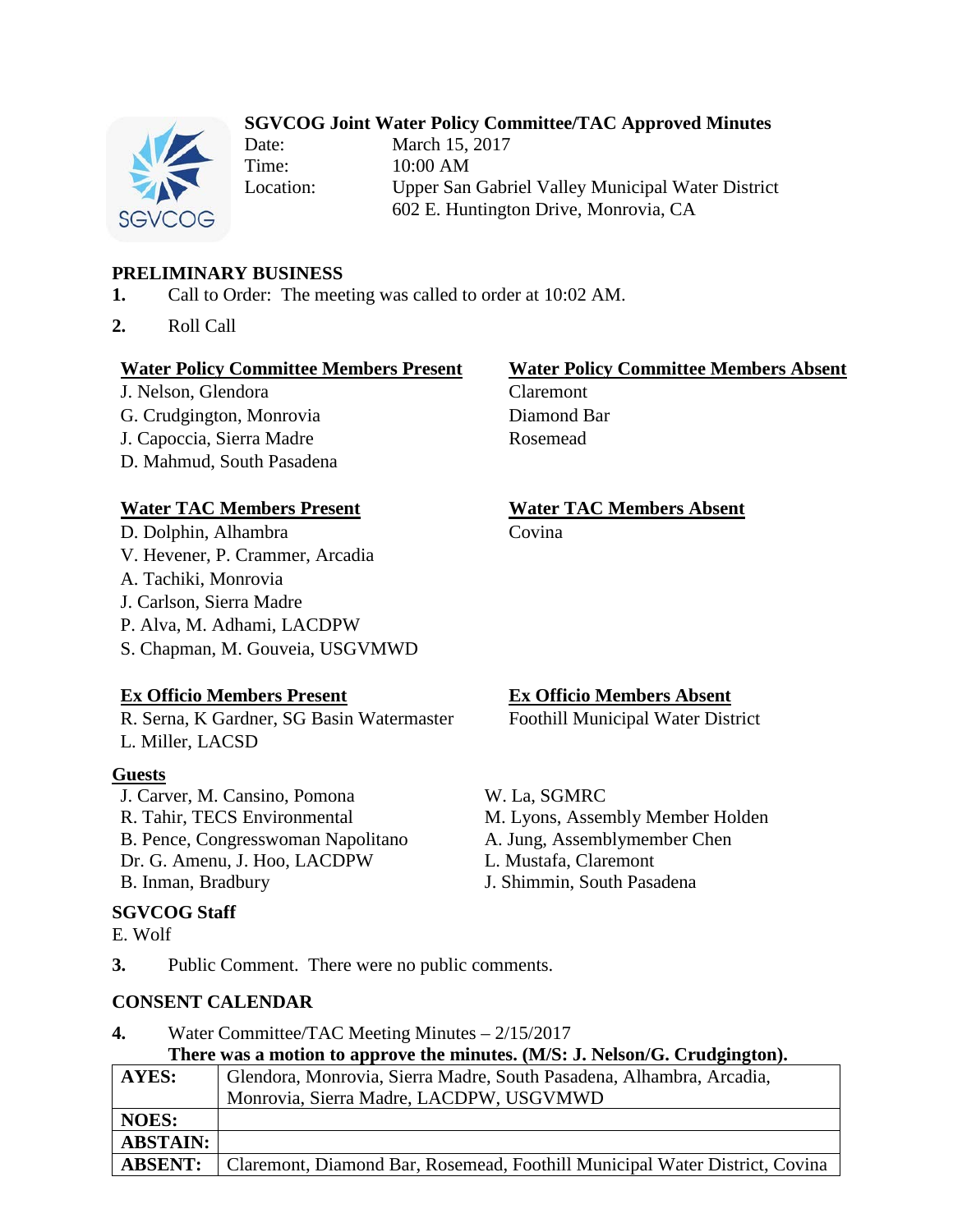# **PRESENTATIONS**

# **ACTION ITEMS**

**5.** SB 589 (Hernandez): Adds Financial Capabilities Assessment to Porter-Cologne.

D. Mahmud reviewed the substance of the bill. J. Nelson urged members to have their cities support this and all the SGVCOG's legislative agenda.

## **There was a motion to recommend that the Governing Board support SB 589. (M/S: J. Nelson/J. Capoccia).**

| AYES:           | Glendora, Monrovia, Sierra Madre, South Pasadena, Alhambra, Arcadia,        |
|-----------------|-----------------------------------------------------------------------------|
|                 | Monrovia, Sierra Madre, LACDPW, USGVMWD                                     |
| <b>NOES:</b>    |                                                                             |
| <b>ABSTAIN:</b> |                                                                             |
| <b>ABSENT:</b>  | Claremont, Diamond Bar, Rosemead, Foothill Municipal Water District, Covina |

**6.** SB 541 (Allen): Requires the Dept. of Education, State Architect and Office of School Public Construction to consult and recommend best water capture design standards for all new, reconstructed, or altered public schools.

D. Mahmud introduced and explained this bill.

#### **There was a motion to recommend that the Governing Board support SB 541. (M/S: J. Nelson/G. Crudgington).**

| AYES:           | Glendora, Monrovia, Sierra Madre, South Pasadena, Alhambra, Arcadia,        |
|-----------------|-----------------------------------------------------------------------------|
|                 | Monrovia, Sierra Madre, LACDPW, USGVMWD                                     |
| <b>NOES:</b>    |                                                                             |
| <b>ABSTAIN:</b> |                                                                             |
| <b>ABSENT:</b>  | Claremont, Diamond Bar, Rosemead, Foothill Municipal Water District, Covina |

**7.** AB 1180 (Holden): Increase tire fee and deposit the money in the Stormwater Permit Compliance Fund.

D. Mahmud introduced this bill noting that when we visited Sacramento we heard that this may be a difficult bill to pass due to opposition to raising fees. M. Lyons informed the group that the bill would go to the Appropriations committee because it does involve fee changes. He explained that it will require a two-thirds vote and urged members to help generate bipartisan support, as well as support at the city council level. J. Nelson stated that the COG is also seeking support from Contract Cities and the League.

## **There was a motion to recommend that the Governing Board support AB 1180. (M/S: G. Crudgington/J. Nelson).**

| <b>AYES:</b>    | Glendora, Monrovia, Sierra Madre, South Pasadena, Alhambra, Arcadia,        |
|-----------------|-----------------------------------------------------------------------------|
|                 | Monrovia, Sierra Madre, LACDPW, USGVMWD                                     |
| <b>NOES:</b>    |                                                                             |
| <b>ABSTAIN:</b> |                                                                             |
| <b>ABSENT:</b>  | Claremont, Diamond Bar, Rosemead, Foothill Municipal Water District, Covina |

# **DISCUSSION ITEMS**

**8.** SB 231 (Hertzberg) Due to the absence of some of the members, discussion and/or action was postponed until the April meeting.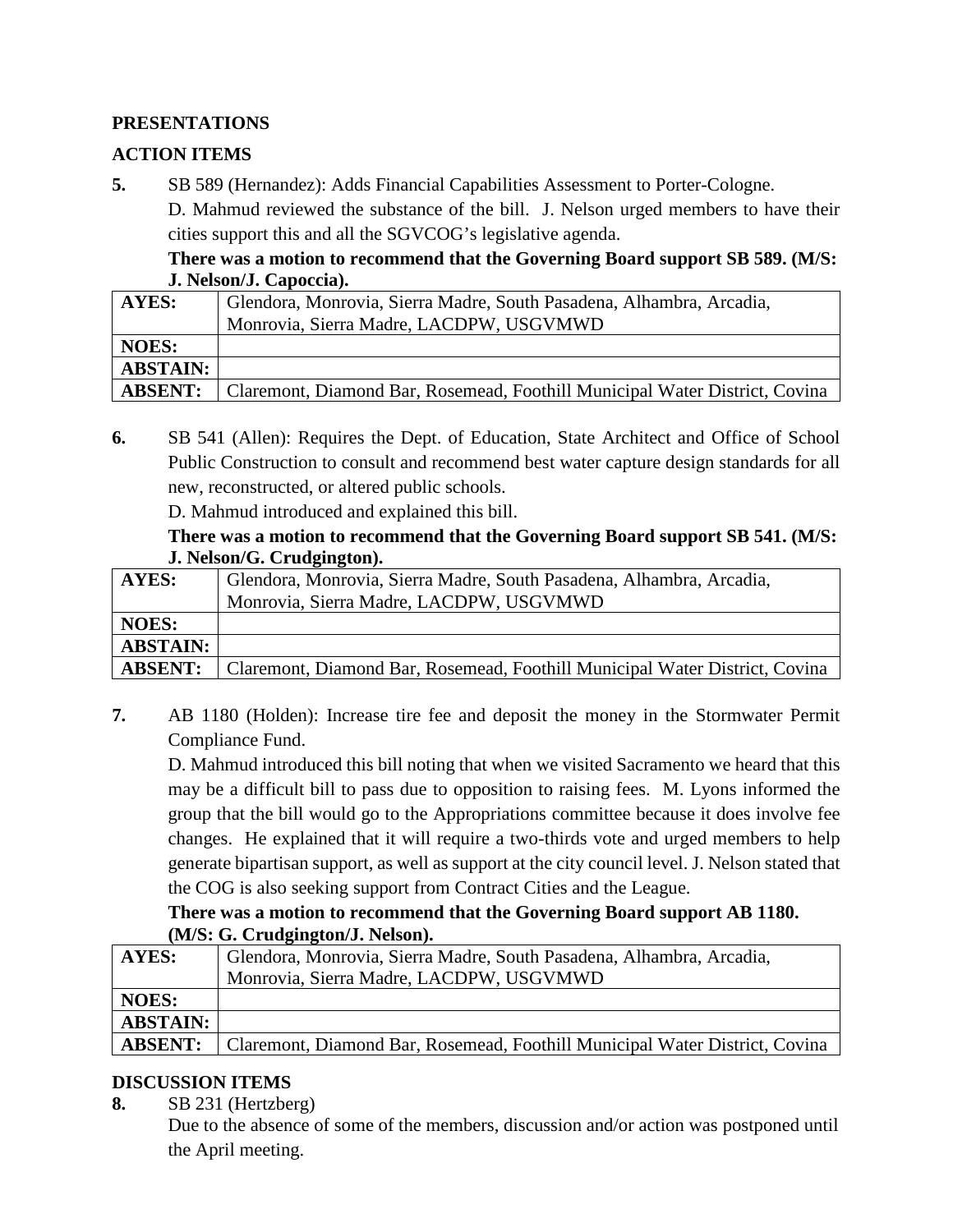### **INFORMATION ITEMS**

**9.** Water Boards Update

D. Mahmud reviewed appointments and openings at the State and Regional Boards. E. Wolf reviewed the State Board's response to the EPA regarding the Unfunded Mandates case. He also informed the committee about the State Board's Climate Change resolution with its heavy reliance on stormwater capture, and how that could work to the advantage of SGV permittees.

#### **10.** Stormwater Outreach Updates

Sacramento. D. Mahmud reviewed the Sacramento legislative trip, with a brief overview of our adopted and proposed legislation. She discussed spot bill SB 633, and how that bill is emerging to address the use of existing infrastructure to convey stormwater to more favorable sites for infiltration. She discussed the tension between designated beneficial uses and the WOTUS status of receiving waters on the one hand, and their use as conveyance on the other. Encouragingly, SB 633 has been reviewed by legal counsel for the State Board and will have the help of the Assembly Speaker's water policy advisor working with the office of Legislative Counsel to get introduced. P. Alva stated that county has been circulating the draft legislation for internal review and wants to work with us.

Washington, D.C. E. Wolf discussed the ACE/COG Washington trip, highlighting the meetings with Rep Brownley and the EPA.

Elected Officials Stormwater Funding Group. D. Mahmud discussed the help this group has been in drafting legislative language. She noted that the group includes representation from throughout the county enabling us to reach a broad audience with our legislative proposals. The group is considering adopting the SGVCOG Stormwater Policy.

Meeting with environmental groups. Senator Hernandez' office set up a meeting with environmental groups (NRDC, Heal the Bay, TreePeople, others) to review our proposed legislation and ask for their support. D. Mahmud attended the meeting. She encouraged elected officials to reach out to these groups.

**11.** Proposed Revisions to the Clean Water Act Section 303(d) List

Dr. Amenu, LACDPW, gave a presentation on the 303(d) listing. He called attention to the 40 waterbody-pollutants that have been delisted in SGV waterways and the 200 additions, bringing to 700 the total combinations that we must mitigate against. He stated that LA County has the most listings of any county in the U.S., driven by our high number of TMDLs. Amenu concluded with a list of concerns that will be part of the county response to the Regional Board. Those include:

- Listings for which there is no established standard
- Listings for which data is unreliable
- Listings for which different labs disagree on the interpretation of the data
- The continued listing of legacy pollutants that have been banned for many years
- The continued listing of pollutants for which the county has previously provided countering evidence—some of it from the EPA—with no action taken on that evidence